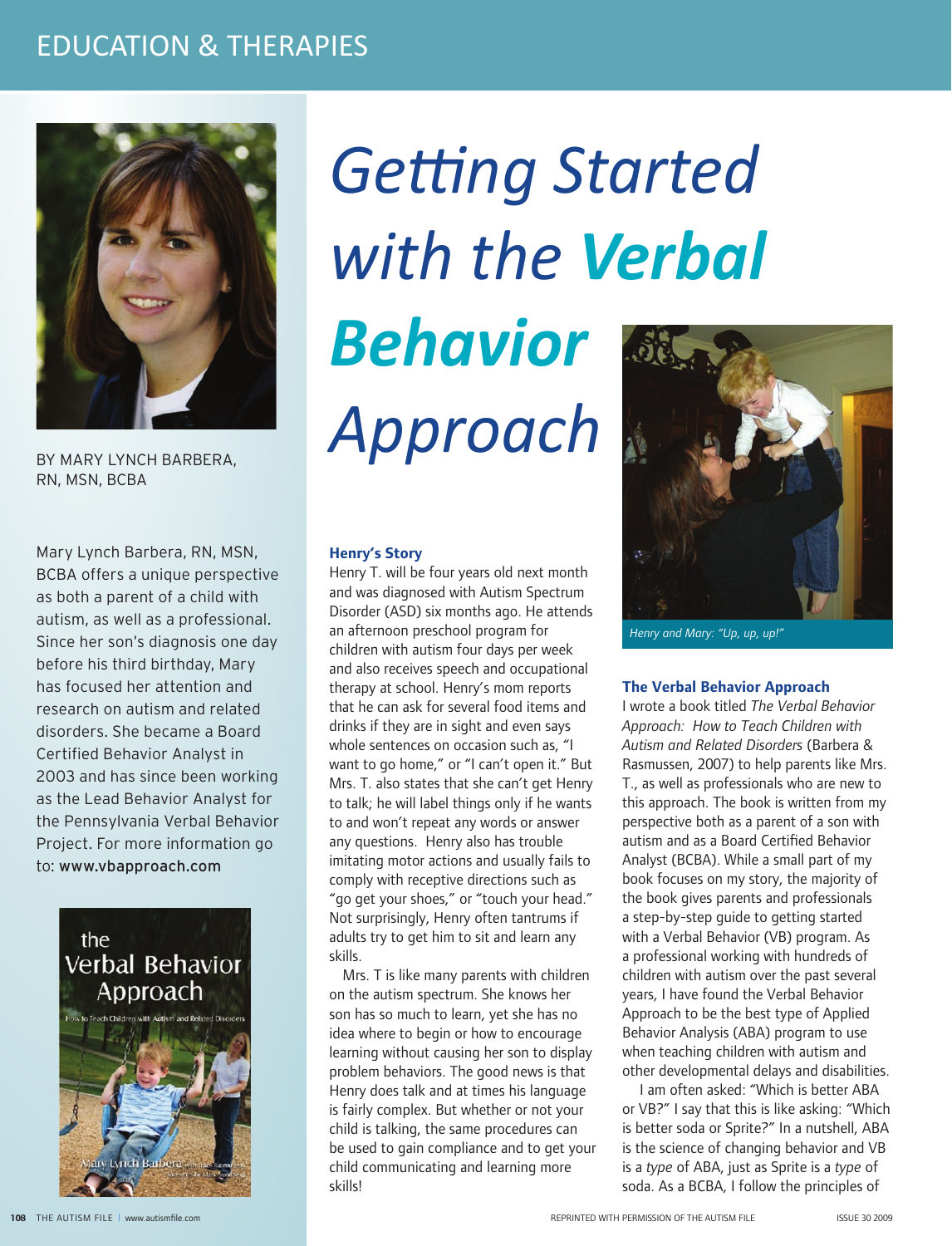ABA first and foremost, but I also use B.F. Skinner's analysis of Verbal Behavior (or, in easier terms, the Verbal Behavior approach) as I assess and teach language and learning skills.

After working with many children and some adults on the autism spectrum, I have found that implementing scientifically proven ABA/VB techniques results in improvements in behavior, language and learning skills no matter what the age or ability level of the child. In this article I propose the initial steps I recommend for parents like Mrs. T. and professionals such as Henry's teacher who want to get started using the Verbal Behavior Approach.

# **Verbal Behavior—History and Definitions**

First, I want to clear up some confusion regarding Verbal Behavior (VB) by giving you a bit of history. In 1957, B.F. Skinner wrote his classic book titled *Verbal Behavior* that described language as a behavior and defined verbal behavior as any behavior mediated by a listener. One thing to keep in mind is that a child does not need to speak to be "verbal" since verbal behavior includes gestures, sign language, picture exchange, and pointing. A child who falls to the floor or pinches you is also displaying verbal behavior. As long as a listener is present and a child is displaying some behavior to communicate, that behavior is verbal behavior. In *Verbal Behavior*  (1957), Skinner coined the term "verbal operant" and created names for the four verbal operants: the mand, tact, echoic, and intraverbal. These four verbal operants, he suggested, were the parts of verbal behavior that traditional linguists often call "expressive language." He also described "listener responding," which is equivalent to receptive language.

Many of you may have heard things such as "your child has an expressive language age of a 2.3-year-old and a receptive language age of a 3.0-year-old." This basically means your child expressively communicates or "talks" like a toddler a little older than two-years of age and "understands" language and can follow directions similar to a three-year-old. As I mentioned earlier, B.F. Skinner coined the terms mand, tact, echoic and intraverbal. Although these may be initially confusing



*Henry and Mary: "labeling" things in a book Mom and Henry: doing a puzzle*

since they are not terms you use every day, these four verbal operants make the analysis of expressive language much clearer. Most importantly, by assessing a child's strengths and needs using these verbal operants, parents and professionals are often able to target skills, which most often leads to improved language and learning skills.

# **The Mand**

Let's start by looking at the mand, since this is the most critical of all the verbal operants. A mand is a request, and you can remember this by remembering demand. A child (or an adult of any ability level) mands often for items (e.g., "I want juice"), attention (e.g., Look at me Mommy!"), and information (e.g., "Where are my shoes?"). A mand doesn't have to involve speech, however, since children can use an augmentative language system such as sign language, picture exchange or a device to make a request or mand. The mand is the most important verbal operant because it involves some level of motivation on the part of the requester. For example, if I'm thirsty I might mand for juice or another beverage. If I'm late and can't find my shoes, I might ask my husband for information regarding the location of my shoes. Mands are important since the item, attention. or information usually given after a mand serves as a direct reinforcer. If a child is unable to ask for the things he or she wants, this most often causes problem behavior. For all of these reasons, teaching children to mand needs to be the highest priority.

# **Other Verbal Operants**

The tact is the next verbal operant; you can remember this by thinking of coming in contact with something in the



environment. Basically, a tact is a label of something that comes in contact with one of your senses. While tacts are often labels of pictures or items (show a picture of a car and the child tacts "car"), a tact can also be a tact of something that is heard ("I hear the doorbell"), smelled ("I smell coffee"), tasted ("This tastes salty"), or touched ("This is wet"). While tacts are very important to teach, you need to first start teaching children to mand for items that are highly motivating. A child should be taught to tact only after he or she can mand for several reinforcing items such as water, ball, car, and bubbles.

Echoics are easy to remember by thinking of an echo; this is when an adult says something and the child says that same word or phrase back. Most typically developing children learn most of their language due to their strong ability to echo. You tell a child without language delays, "this is a bulldozer," and he repeats "bulldozer." After one or two times of hearing and echoing the word "bulldozer," he knows what a bulldozer is. Children with autism tend not to imitate well and often cannot vocally imitate or echo any words. This is a critical skill, and we often see that once we can get vocal children to echo or nonvocal children to imitate sign language, the floodgates sometimes open and language and learning skills improve dramatically.

The last of the four verbal operants is the intraverbal. This is the answering of questions. If I ask a child, "How old are you?" I would be manding for information and his response of "five" would be an intraverbal. This is the hardest verbal operant and the last one to develop, even in children who are typically developing. The easiest intraverbal skills are usually song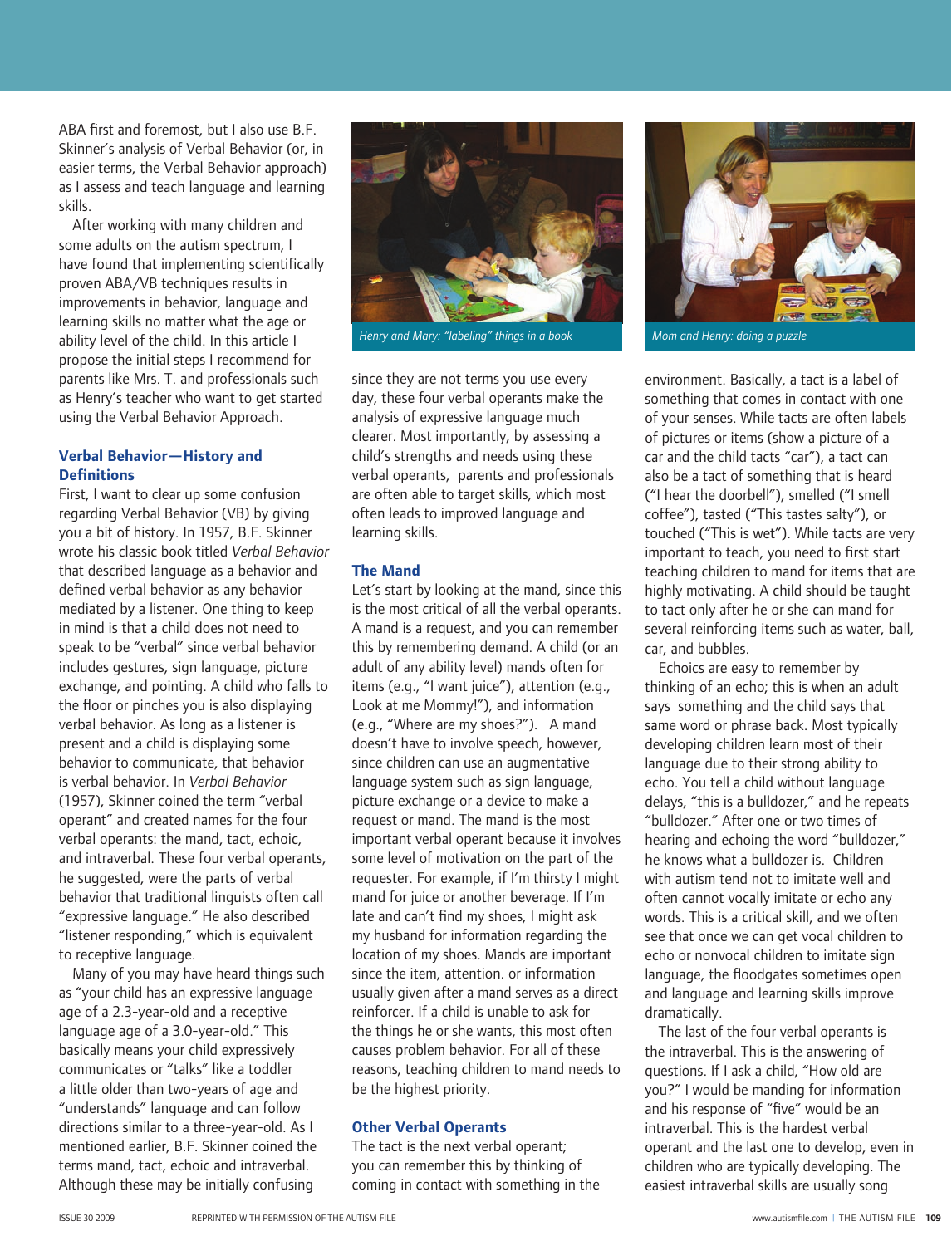fill-ins, so when I say "twinkle, twinkle, little \_\_\_\_\_\_\_" and pause after I sing "little," the child who says or sings "star" would be giving an intraverbal response.

# **Nonverbal Operants**

In addition to the four verbal operants, developing listener responding or the receptive skill area in children with autism is also very important. While not a verbal operant, it is very important that all children learn to respond to "go get your shoes," "touch the airplane," or "where's your head?" These skills don't involve any vocal speech and will lead to better compliance and comprehension for all children. Two other nonverbal operants important to children with autism include imitation and matching/visual performance skills. Like listener responding skills, there is a big advantage to working on imitation and matching skills, especially with early learners with minimal language abilities. Receptive, imitation, and matching skills are more easily prompted than verbal operants, so the child can learn these even if he or she doesn't yet have any speech. Once children gain the ability to follow adult directions, language and learning skills are usually accelerated.

# **Henry's Verbal Behavior**

Let's take another look at Henry. While it has taken Henry a few months to acquire the ability to mand, he can now vocally mand for several items when they are in sight. He can ask for things such as juice, cookie, and pancake. Occasionally, he will even mand with full sentences, such as, "I want to go home." There are many things, however, that he still has difficulty manding for because he doesn't know the item's name or because it is out of sight. In addition to needing lots of work on increasing his ability to mand for items both in and out of sight, Henry also needs to eventually learn how to mand for actions, attention and information. While Henry's ability to mand for a few items while they are in sight is a great beginning skill, there is much work to be done to build on this operant, so manding must remain the central focus of Henry's programming for the foreseeable future. If manding is not the focus, problem behaviors will remain, and Henry's

language and learning will most likely not progress at optimal rates.

While Henry has some ability to mand, he demonstrates very weak abilities in the other three verbal operants (tact, echoic, and intraverbal skills). At this point, Henry cannot reliably tact anything or answer any questions. While he likes to sing some lines to some songs, he is not yet able to fill in words when an adult attempts to evoke intraverbal behavior. Henry also cannot echo an adult on command.

In addition, Henry also displays limited skills in the nonverbal operant areas (receptive, imitation, and matching skills). Henry's listener responding skills are very delayed; he cannot touch his body parts or go get his shoes if an adult directs him to do so. Henry can complete very simple puzzles, but requires some help to put together more complex ones. Henry also does not usually imitate actions or movements of adults or children.

# **Getting Started with ABA/VB Programming for Henry**

By analyzing Henry's skills and weaknesses in the verbal operants, as well as by assessing his listener responding and other nonverbal operant skills, we can now determine the best way for his parents and the professionals who work with him to help Henry increase his language and learning skills.

As stated previously, Henry's manding abilities need to take center stage. Mrs T. and others working with Henry should continue to encourage (but not require) him to say the words of the items he wants. Since no one can force any child to talk, adults working with Henry should simply say the item name a few times prior to giving him the item using a procedure known as *pairing*. For example, if you are at the door and Henry wants to go outside, capture this motivation by standing in front of the door and say "open, open, open" with 1-2 seconds in between each word. Say the words in a slower and more animated tone. If Henry happens to echo "open" after you say it the first time, quickly open the door and give him extra praise, tickles, and other reinforcement in addition to opening the door. If he doesn't say anything, however, only say "open" about three times and then open



*Henry and Mary: a manding opportunity at the door*

the door. Do not hold out too long waiting or requiring Henry to talk, since you don't want to cause Henry to become frustrated and display problem behavior.

In addition to "sneaking in" mand opportunities throughout the day, such as when Henry wants a door opened, Mrs. T. should also try to sit down with Henry at least once per day at a small table and chairs to conduct mand sessions. These mand sessions, which can start out taking only a few minutes per day, will eventually turn into longer and more intensive teaching sessions. Mand sessions are explained in greater detail in my book, but, very simply, these sessions involve contrived mand opportunities to give Henry practice with manding. For example, if he likes cookies, bubbles and cars, as well as being picked "up" in the air, and has been heard using these words in the past, these three items and one action would be used during the mand sessions. In preparation for the mand session, Mrs. T. would break the cookie into several small pieces and have five or six small cars, as well as the bubble container. She might start by holding up a piece of a cookie and give it to Henry while saying, "cookie, cookie, cookie." When Henry reaches for the next piece of cookie, Mrs. T. might hold the piece back for a second and model the word "cookie" to see if Henry echoes. If he doesn't say anything by the third model, Mrs. T. should just give the cookie to him.

Programming to directly teach Henry other skills, such as echoing, tacting and intraverbals, should not be the focus at this point. Since Henry does like songs, however, I would recommend singing songs often and pausing to leave the last word of each phrase blank for second or two to encourage intraverbal song fill-ins; this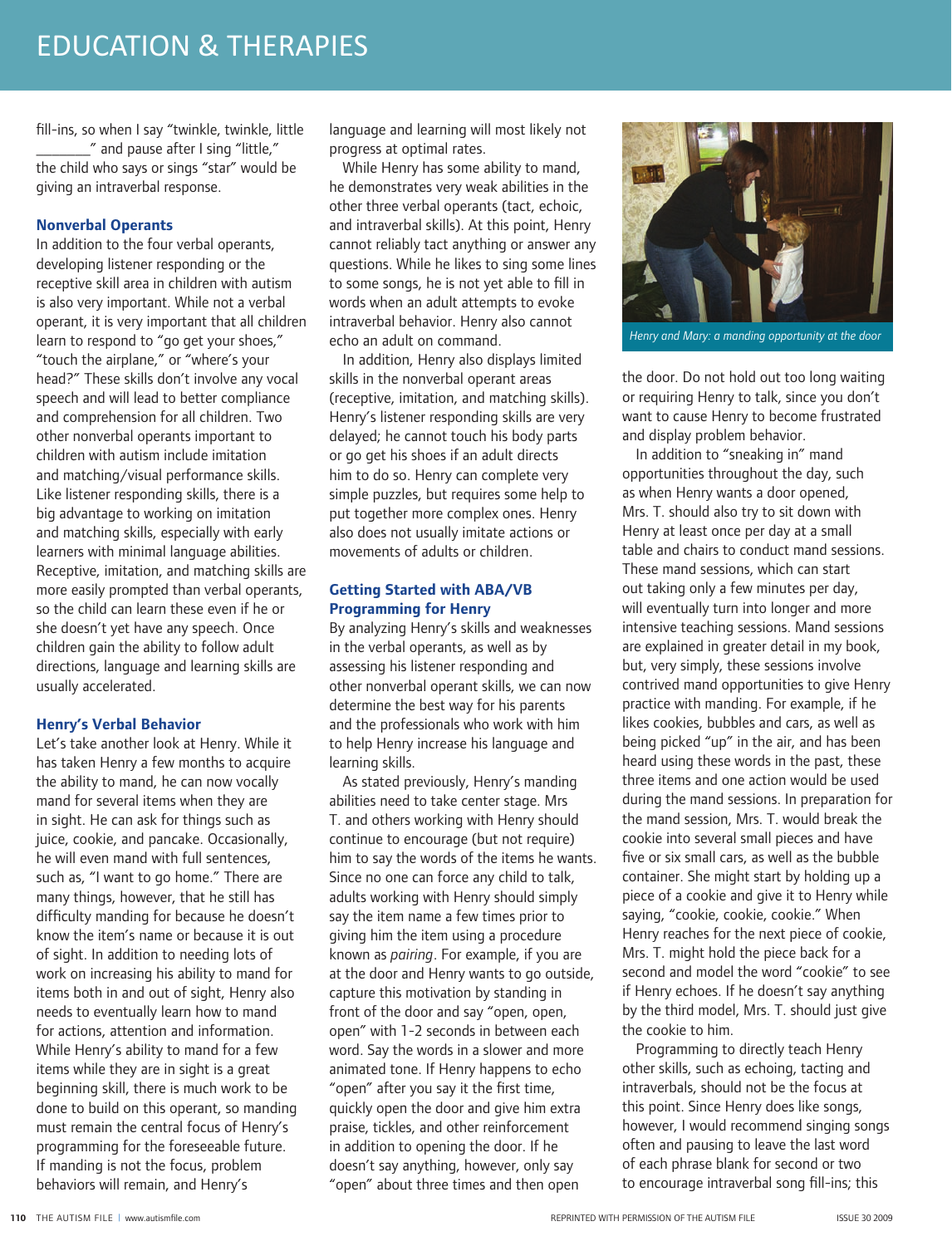# **Verbal Behavior Assessment Form**

#### **Medical Information**

Diagnosis (if applicable/known) ..................

Does your child currently go to school and/ or receive any therapies or special services? Yes ❏ No ❏ *If yes, please list name of school or provider, frequency and location of services:*

....................................................................... Current medication:...................................... Allergies: ....................................................... Special diet/restrictions:..............................

.......................................................................

#### Describe eating and drinking patterns.

Please indicate if child can feed self, what texture/types of foods he/she eats. Also list if bottle or sippy cups are used:

.......................................................................

#### Describe sleeping patterns:

....................................................................... .......................................................................

Describe toileting issues:

#### **Language Information**

Does your child ever use any words? Yes ❏ No ❏ *If yes, please describe the amount of words and give examples of what he/she says:*

.......................................................................

....................................................................... .......................................................................

....................................................................... If no, does your child babble? Yes ❏ No ❏

*If yes, please list sounds you have heard:* .......................................................................

#### **Manding Assessment**

Can your child ask for things he/she wants with words? Cookie, juice, ball, push me? Yes ❏ No ❏ *If yes, please list the items/ activities your child requests with words:*

.......................................................................

If no, how does your child let you know what he/she wants? *Circle your answer.* Gestures/pointing/pulling an adult/sign language/pictures/crying/grabbing

#### **Tacting Assessment**

Can your child label things in a book or on flashcards? *If so, please estimate the number of things your child can label and give up to 20 examples:*

....................................................................... .......................................................................

#### **Echoic Assessment**

Can your child imitate words you say? For example if you say "say ball" will he/she say "ball"? Will he/she imitate phrases?; and if you say "I love you" will he/she repeat "I love you"? Single words Yes ❏ No ❏ Does your child say things he/she has memorized from movies or things he/she has heard you say in the past? Yes ❏ No ❏ *If yes, please describe:* .......................................................................

#### **Intraverbal Assessment**

Can your child fill in the blanks to songs? For example if you sing "Twinkle, Twinkle Little \_\_\_\_\_\_," will your child say "star"? Yes ❏ No ❏ *Please list songs that your child fills in words or phrases to:* .......................................................................

Will your child fill in the blanks to fun and/or functional phrases such as filling in "Pooh" when he/she hears "Winnie the \_\_\_\_\_"?; and will he answer "bed" when he hears "You sleep in a \_\_\_\_\_\_"? Yes ❏ No ❏

.......................................................................

Will your child answer WH questions (with no picture or visual clue)? For example if you say "What flies in the sky?" will your child answer "bird" or "plane"?; and will he/ she name at least three animals or colors if you ask him/her to? Yes ❏ No ❏

#### **Receptive Assessment**

Does your child respond to his/her name when you call it? *Circle your answer.* Almost always Usually Sometimes Almost never

If you tell your child to get his/her shoes or pick up his/her cup, does he/she follow your direction without gestures? *Circle your answer.*

Almost always Usually Sometimes Almost never

If you tell your child to clap his/her hands or stand up will he/she do it without gestures? *Circle your answer.*

Almost always Usually Sometimes Almost never

Will your child touch his/her body parts for example if you say "Touch your nose"

Yes ❏ No ❏ *If yes, please list the body parts he/she will touch without any gestures from you:*

....................................................................... .......................................................................

#### **Imitation Assessment**

Will your child copy your actions with toys if you tell him/her "do this"? For example, if you take a car and roll it back and forth and tell your child "Do this" will your child copy you? Yes ❏ No ❏

Will your child copy motor movements such as clap hands or stomp feet if you do it and say "Do this"? Yes □ No □

#### **Visual Skill Assessment**

Will your child match identical objects to objects, pictures to pictures, and pictures to objects if you tell him/her to "match"? Yes ❏ No ❏ Unsure ❏

Will your child complete age-appropriate puzzles? Yes ❏ No ❏ Unsure ❏

#### **Behavior Assessment**

Is your child currently able to sit at a table or on the floor and do simple tasks with an adult? Yes ❏ No ❏ Unsure ❏

Please list any problem behaviors (crying, hitting, biting, falling to the ground, making loud noises, hitting his/her own head) that your child displays that you are concerned about. Please estimate the number of times these behaviors happen (100 times/day, ten times/week, one time per day) as well as a few examples of when the behavior occurs. Also describe what strategies you have tried to control these behaviors and whether these strategies have been successful or not:

.......................................................................

.......................................................................

ADAPTED FROM THE VERBAL BEHAVIOR APPROACH: HOW TO TEACH CHILDREN WITH AUTISM AND RELATED DISORDERS (BARBERA & RASMUSSEN, 2007) ADAPTED AND RE-PRINTED WITH PERMISSION FROM JESSICA KINGSLEY PUBLISHERS.